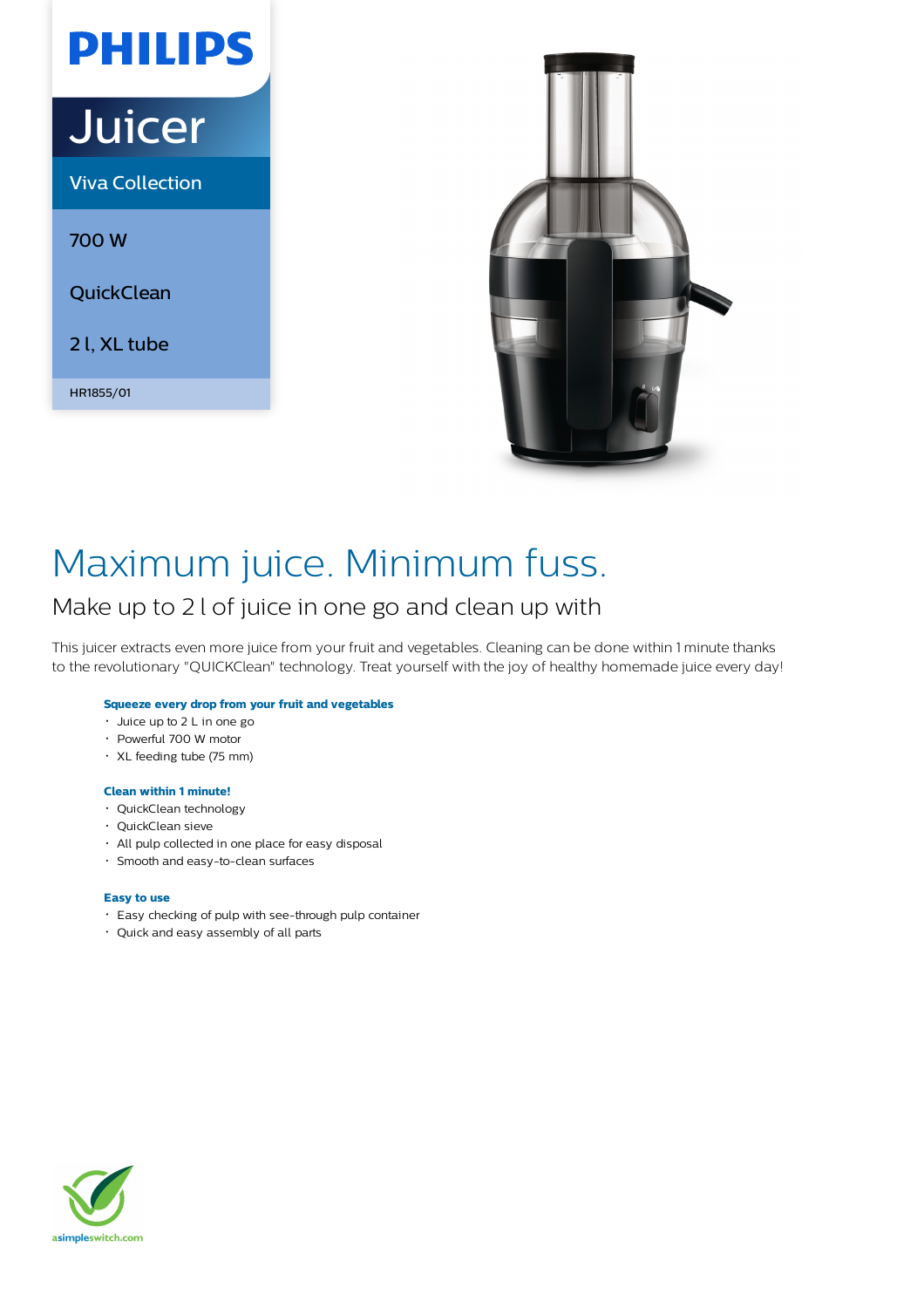# **Highlights**

#### **Juice up to 2 L in one go**



You can make up to 2 L of juice in one go without needing to empty the pulp container.

#### **700-W motor**



Strong 700-W motor for blending, mixing and crushing effectively.

#### **XL feeding tube**



The 75-mm extra-large feeding tube allows you to juice even large fruits and vegetables like apples, carrots and beetroots without precutting.

#### **QuickClean technology**



The Philips juicer is designed for easy cleaning thanks to QuickClean technology. Cleaning can now be done within 1 minute, thanks to the integrated pulp container and smooth surfaces.

#### **QuickClean sieve**



A lot of pulp fibres usually get stuck in the sieve, which makes it very difficult to clean. Thanks to the innovative QuickClean technology, all surfaces of the sieve are smooth, which helps you wipe away the fibres with a standard kitchen sponge.

#### **Integrated pulp container**



The pulp will all be collected in the only place where it should be: in the pulp container of your Philips juicer. That means you no longer need to remove pulp from other parts such as the lid. Due to the round design and smooth surfaces without nooks and crannies, the pulp is easy to reach and the container is much easier to clean.

#### **Smooth and easy to clean**

The juicer is designed with round shapes and smooth surfaces to facilitate easy rinsing under the tap.

#### **See-through pulp container**



Enjoy a true interactive juicing experience. The lid and the pulp container are transparent so you can see your fruits and vegetables being juiced. You also directly see when the container is full, which means it is time to empty it.

#### **Quick and easy assembly**



Quick and easy assembly of all parts



asimpleswitch.com

### **Philips Green Logo**

Philips Green Products can reduce costs, energy consumption and CO2 emissions. How? They offer a significant environmental improvement in one or more of the Philips Green Focal Areas — Energy efficiency, Packaging, Hazardous substances, Weight, Recycling and disposal and Lifetime reliability.